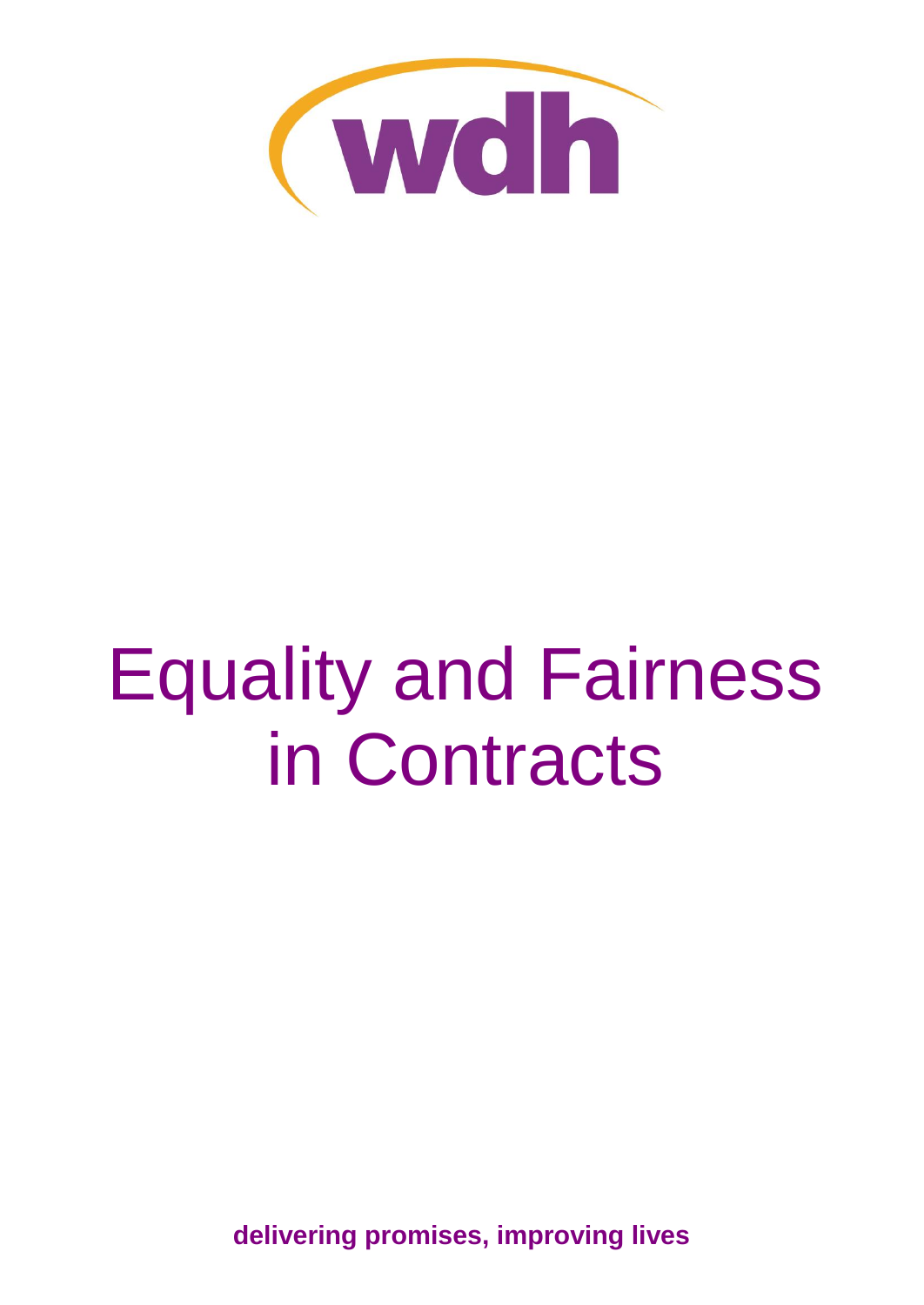# If you would like this information in another format, please ask us.





**communications@wdh.co.uk**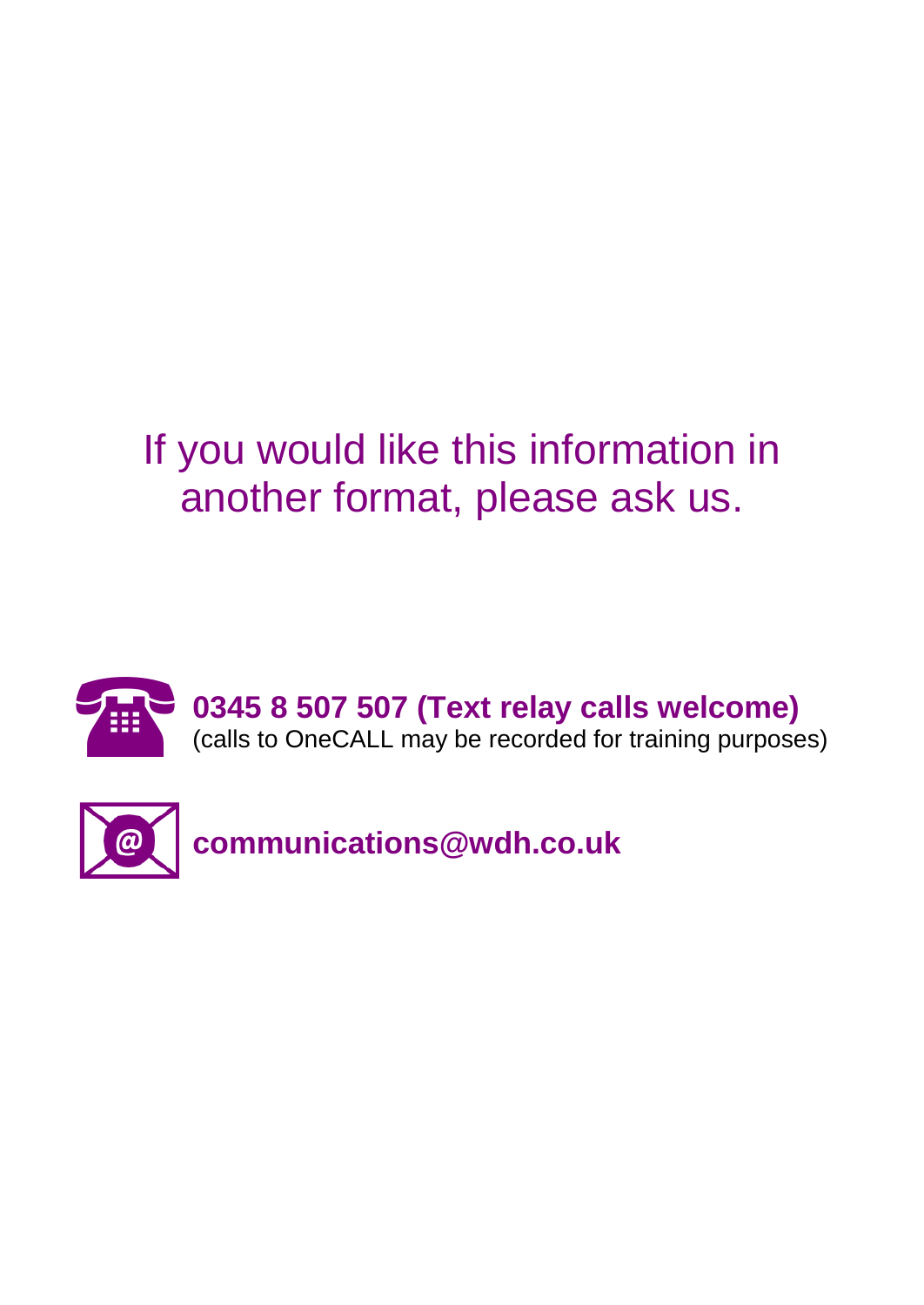### **Contents**

**Date Approved:** 17.10.19 **Review Date:** 30.10.22 **Responsible Officer:** Corporate Procurement Manager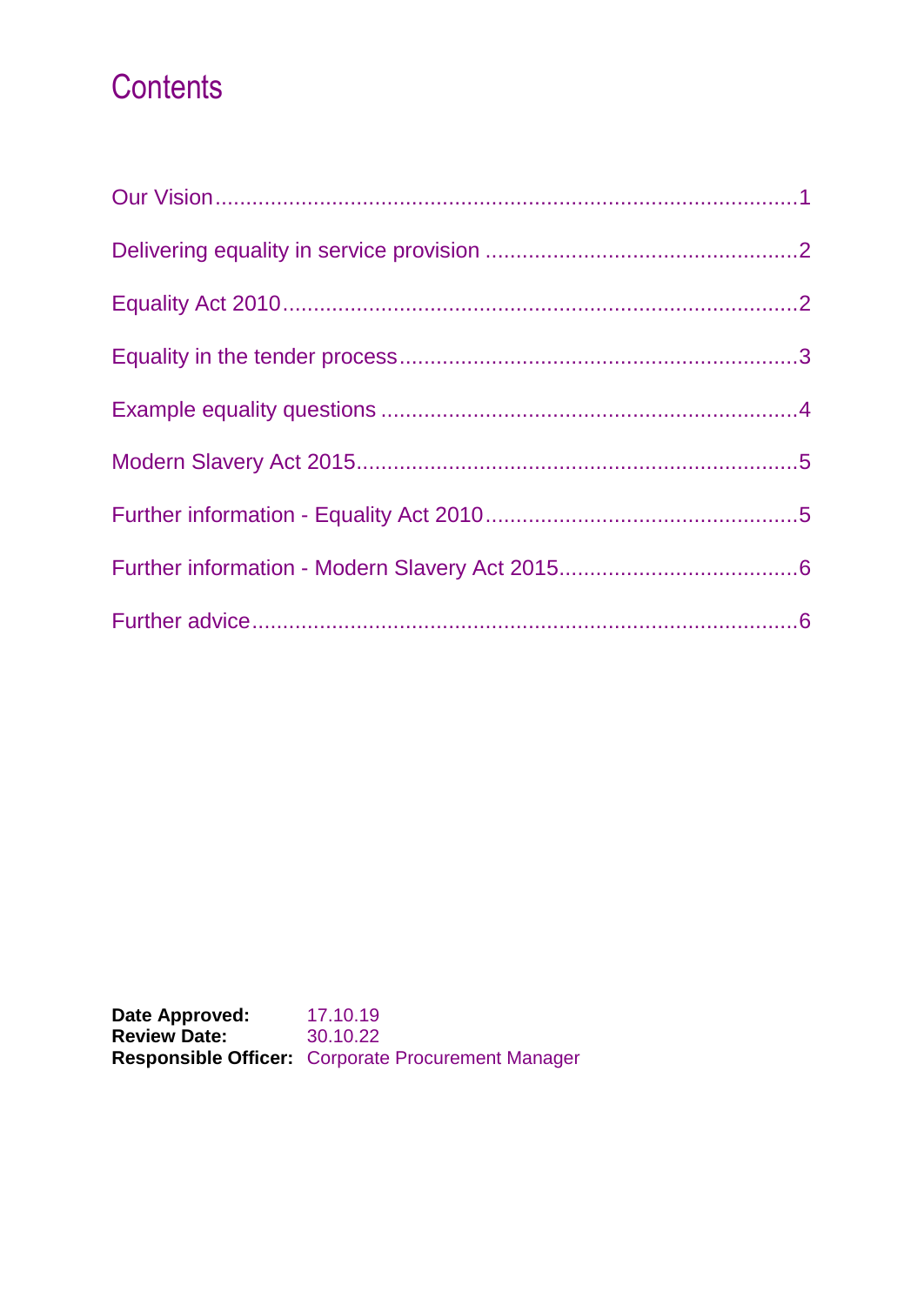#### <span id="page-3-0"></span>**Our Vision**

Our Vision is to create confident people and confident communities.

Equality, diversity and inclusion is at the heart of everything we do and we are committed to inclusivity across all areas of employment and business, in the provision of services and in all of our processes and procedures.

Our employees are encouraged to reach their full potential and we recognise the protected characteristics and nine strands of equality: race, gender, gender reassignment, disability, sexual orientation, sex, religion or belief, marriage and civil partnerships, and age. We seek to reflect the community we serve and fulfil our legal and regulatory obligations.

This commitment to equality, diversity and inclusion applies to all our services, whether we provide those services directly or procure them from elsewhere. We expect high standards from suppliers who provide goods, services and works to WDH.

All groups in our communities, whatever their background, have a right to expect that public money is spent on services which meet their needs and that the money is spent in a way which promotes equality of opportunity for customers and fairness for those who make and supply those goods and services whilst delivering the expected high quality results. We also support supplier diversity to ensure equality of opportunity for large and small contractors alike. Supplier diversity means ensuring that our procurement processes provide equal opportunities for all suppliers to compete for contracts in the housing supply chain.

This document explains our expectations of suppliers regarding equality and fairness through the avoidance of exploitation and slavery and provides information about where suppliers can get further advice and information.

We welcome and support the Equality Act 2010 and the requirements stipulated within the Modern Slavery Act 2015, ensuring that we meet our obligations under these acts as an employer, service provider and as a purchaser of goods and services, embedding these obligations in all our tender opportunities so external partners understand and embrace our ethos for equality within the procurement process.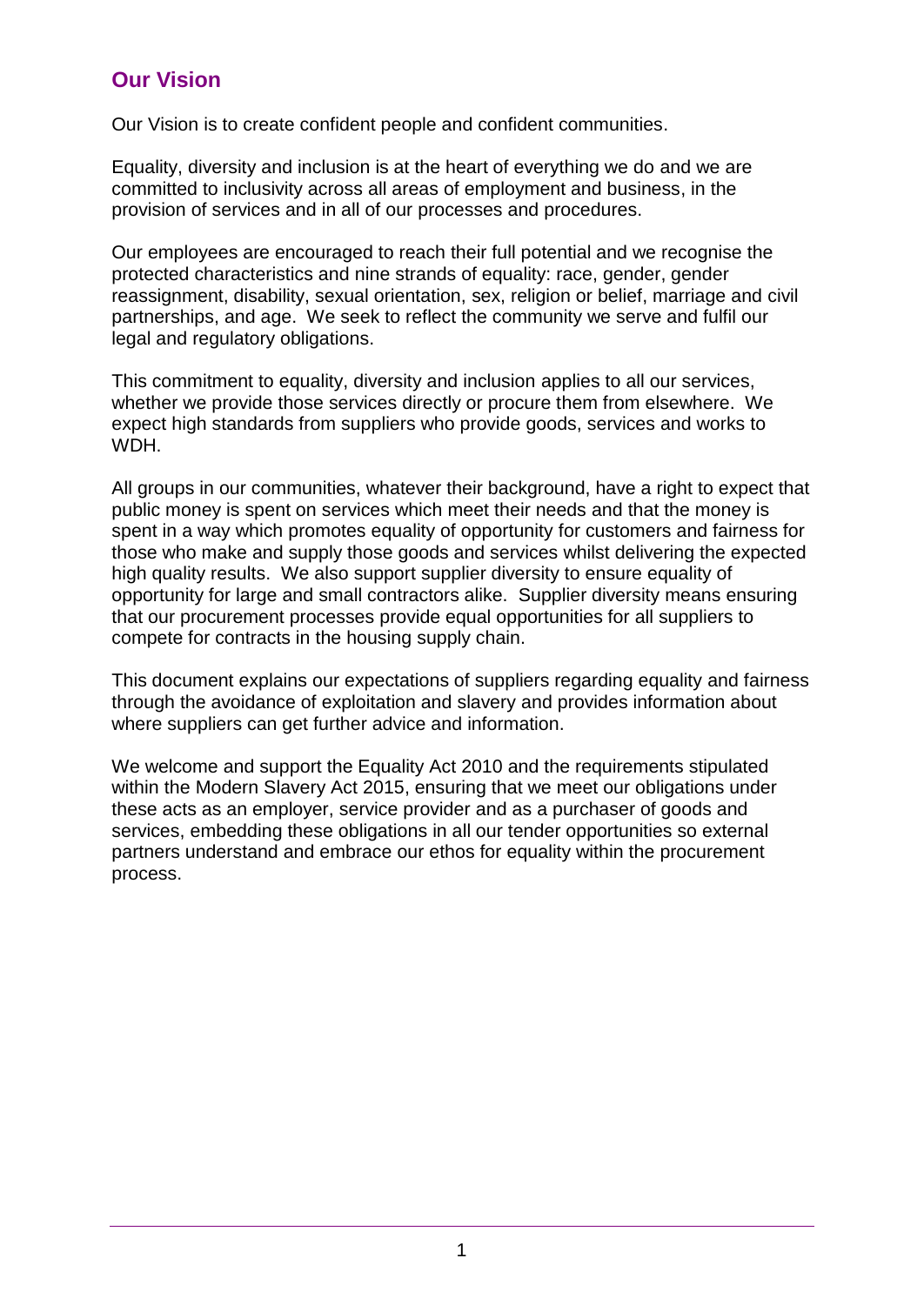#### <span id="page-4-0"></span>**Delivering equality in service provision**

The Equality Act 2010 has important implications for organisations like us who carry out a public function and prohibits unlawful discrimination in all functions we undertake, including procurement.

#### <span id="page-4-1"></span>**Equality Act 2010**

Part of the Equality Act 2010 relates to the Public Sector Equality Duty.

The general duty requires organisations that carry out a public function to 'have due regard' to:

- eliminate unlawful discrimination;
- advance equality of opportunity; and
- foster good relations when exercising their functions.

The Equality Act 2010 contains a specific measure on procurement, making provision 'to enable duties to be imposed in relation to the exercise of public procurement functions'.

From a procurement perspective, the Equality Act 2010 requires us to consider:

- how our procurement approach can contribute to the delivery of our equality objectives;
- the use of equality-related contract award criteria where they relate to the subject matter of the contract and are proportionate; and
- incorporating equality-related contract conditions where they relate to the performance of the contract and are proportionate.

This will offer a major but worthy challenge and for these reasons we want to assist and encourage contractors and other partners working with us to achieve good practice in all equality of opportunity areas and to help us to deliver our responsibilities.

The best employers already know that they need to use the knowledge and skills of all sections of their workforce. These employers recognise, and can demonstrate, that a diverse workforce can give a competitive edge in meeting the demands of a broad customer base. The future challenge is to ensure that such diversity is considered when we deliver and supply goods and services to the end customer.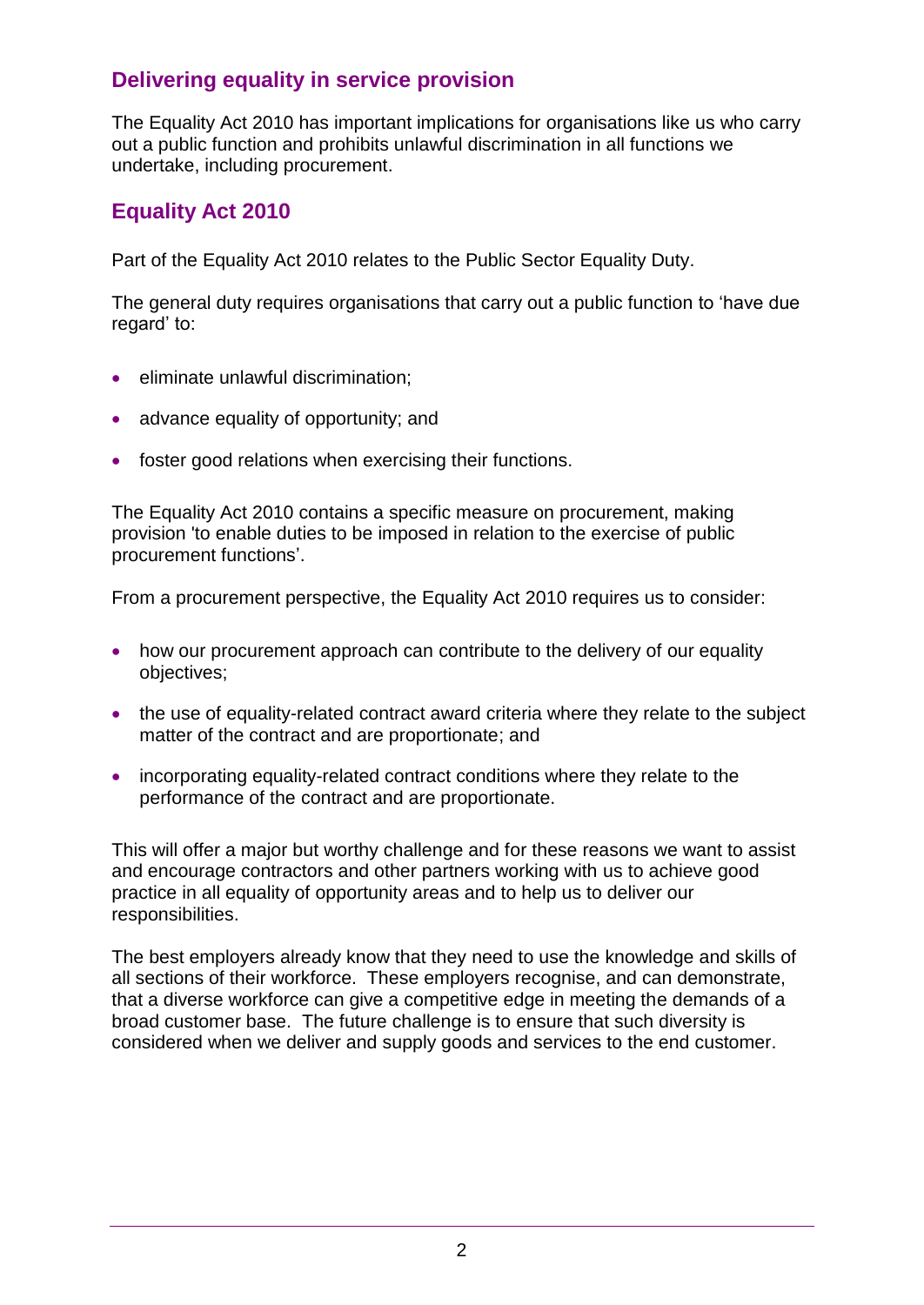#### <span id="page-5-0"></span>**Equality in the tender process**

In evaluating tenders, we will look for suppliers who can demonstrate that they understand and meet their responsibilities and operate with due regard to the legislation and can positively assist us in our obligations and aspirations.

We need to be sure that suppliers have no history of discrimination (or if they have, that positive steps have been taken to rectify this) and for relevant contracts we will need to make sure that suppliers have the capacity to meet the equality standards required to deliver the contract.

For instance:

- suppliers may be required to complete and submit answers to equality related questions as part of the tender process. The answers will be used to assess compliance with statutory regulations and the approach to equality;
- if equality is a core requirement of the contract, suppliers may be asked to give additional evidence to support their tender submission, such as information about the way that they approach equality issues within the supply chain or have adapted the provision of the service delivery to clients to recognise inclusion and equality matters. Bids may be scored on the approach and evidence provided;
- if the contract has direct equality implications, requirements will be built into the tender specification and contract conditions for the service which will need to meet in order to be successful;
- as a main contractor who uses sub contractors to undertake certain elements of work, there is a need to ensure that all subcontractors are aware of and are also meeting their obligations in exactly the same way that the main contractor would need to; and
- suppliers will need to be able to satisfy us that they can continuously monitor, gather data and provide us with information that will help us to be certain that our obligations towards equality are being met through the arrangements we may have. We need information to report progress to both our tenants and any other organisations that have a need to know.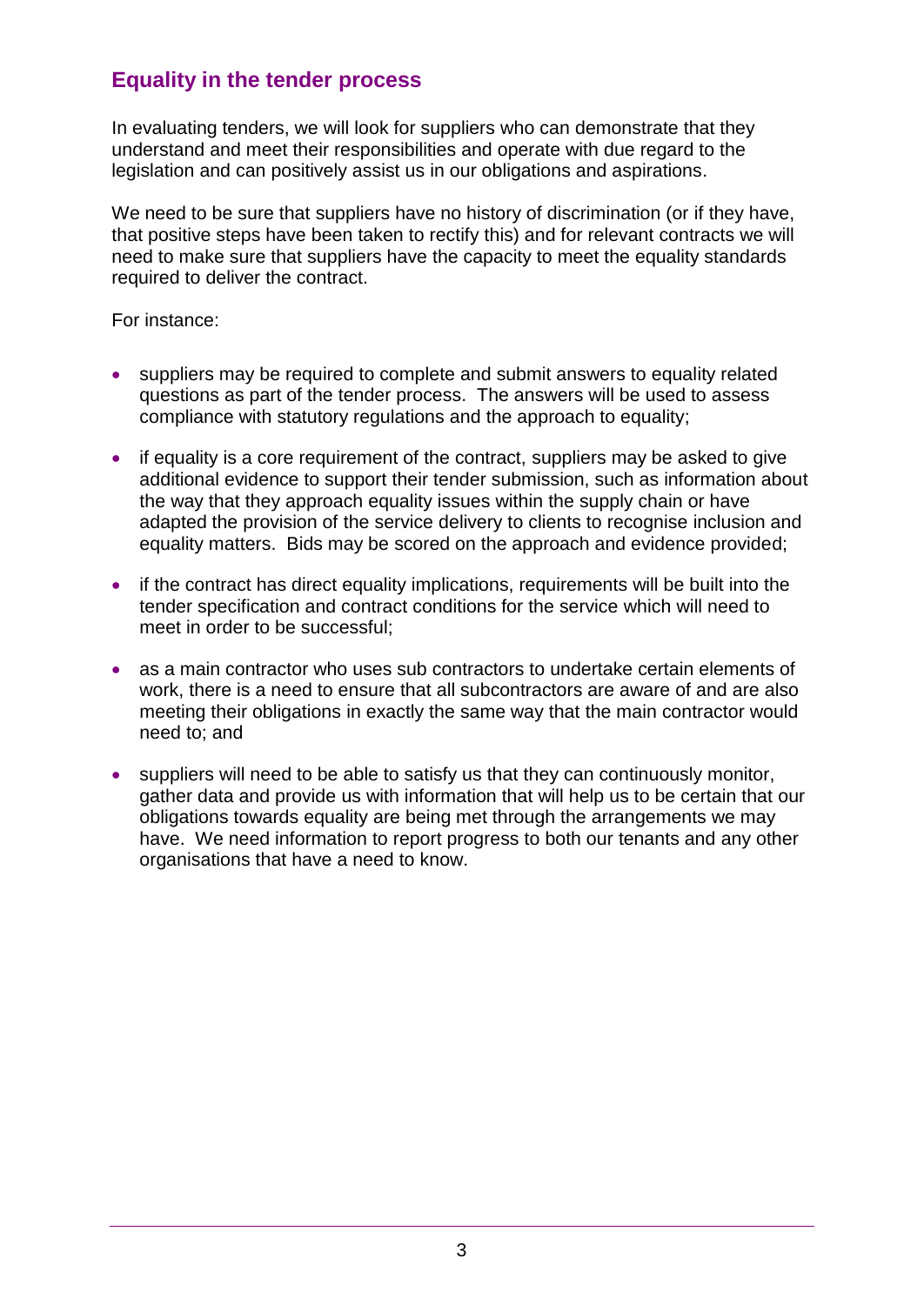#### <span id="page-6-0"></span>**Example equality questions**

- Is it your policy as an employer to comply with anti-discrimination legislation, and to treat all people fairly and equally so that no one group of people is treated less favourably than others? Answer Yes or No, no supporting evidence is required.
- In the last three years has any finding of unlawful discrimination been made against your organisation by any court or industrial or employment tribunal or equivalent body? Answer Yes or No, please provide details of any findings.
- In the last three years has your organisation been the subject to a compliance action by the Equality and Human Rights Commission or an equivalent body on grounds of alleged unlawful discrimination? Answer Yes or No, please provide details of any investigations.
- If the answer to question 2 and/or 3 is 'Yes', what steps did your organisation take as a result of that finding or investigation? Answer Yes or No, please provide details/evidence of remedial action.
- What does your organisation do to ensure that equality and diversity is embedded within your organisation? Answer Yes or No, please provide copies of any relevant policies or written statement/evidence of relevant actions.
- Do you actively promote good practice in terms of eliminating discrimination in all forms through:
	- a) guidance to your employees/suppliers concerned with recruitment, training and promotion?
	- b) making guidance or policy documents concerning how the organisation embeds equality and diversity available to employees/sub-contractors, recognised trade unions or other representative groups of employees?
	- c) appropriate recruitment advertisements or other literature? Answer Yes or No, please provide copies of any relevant policies/literature or written statement/evidence of relevant actions.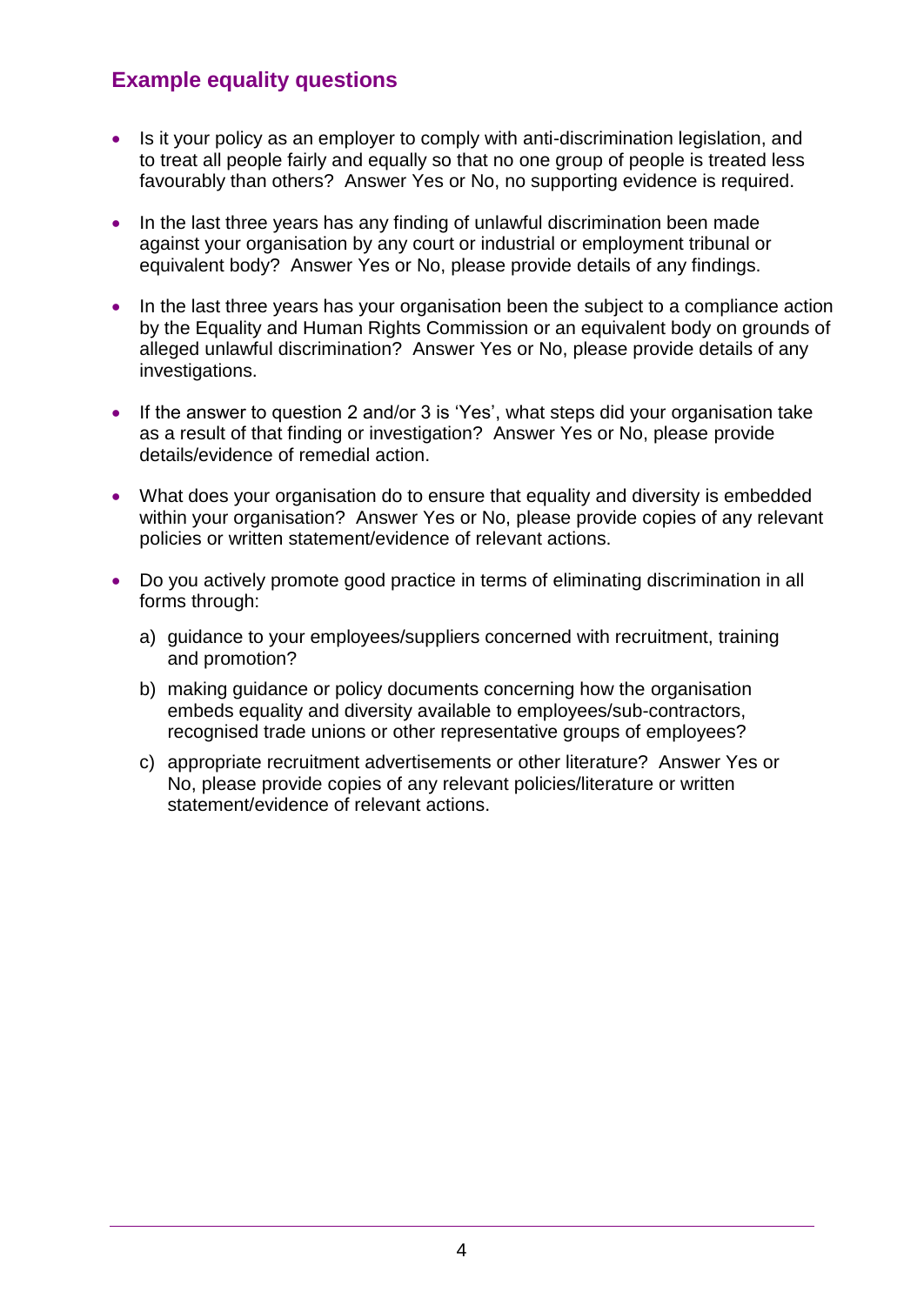#### <span id="page-7-2"></span><span id="page-7-0"></span>**Modern Slavery Act 2015**

We fully support and commit to the intent of this legislation that aligns to our commitment and aspiration to be a business which is fair and who operates with a social conscience. We have a zero tolerance of economic or physical exploitation in any form including slavery or forced labour. Our suppliers and contractors are also expected to conform to this stance and ensure compliance from their supply chain, through demonstrating appropriate knowledge and awareness of the issues and by exercising appropriate management and control of their suppliers and contractors within the wider supply chain.

Furthermore, our suppliers and contractors may be asked appropriate questions and for supporting information at relevant stages of our procurement processes to confirm conformance with this legislation and our duty to comply with it.

**In conclusion, we aim to adopt procurement processes that demonstrate our commitment to equality and the avoidance of exploitation and slavery in the supply chain with all our suppliers and contractors. This will require us to demonstrate compliance by the questions we ask, in the advice we provide and by making sure that contractual arrangements we agree actively promote equality and seek to reduce the incidence of exploitation.**

#### <span id="page-7-1"></span>**Further information - Equality Act 2010**

A useful summary of the Equality Act 2010 can be found on the following website: <http://homeoffice.gov.uk/equalities/>

#### **Equality and Human Rights Commission**

<http://www.equalityhumanrights.com/advice-and-guidance/>

Phone: 0808 800 0082

Or write to: Equality and Human Rights Commission Free Post EASS Helpline FPN6521

The Equality Act Codes of Practice are especially useful as they indicate the duties applicable to us and our suppliers who may provide services to us or on our behalf.

#### **Government Equalities Office**

<https://www.gov.uk/government/organisations/government-equalities-office#content> Tel: 03000 200229

Or write to: Government Equalities Office Sanctuary Buildings 16-20 Great Smith Street London SW1P 3BT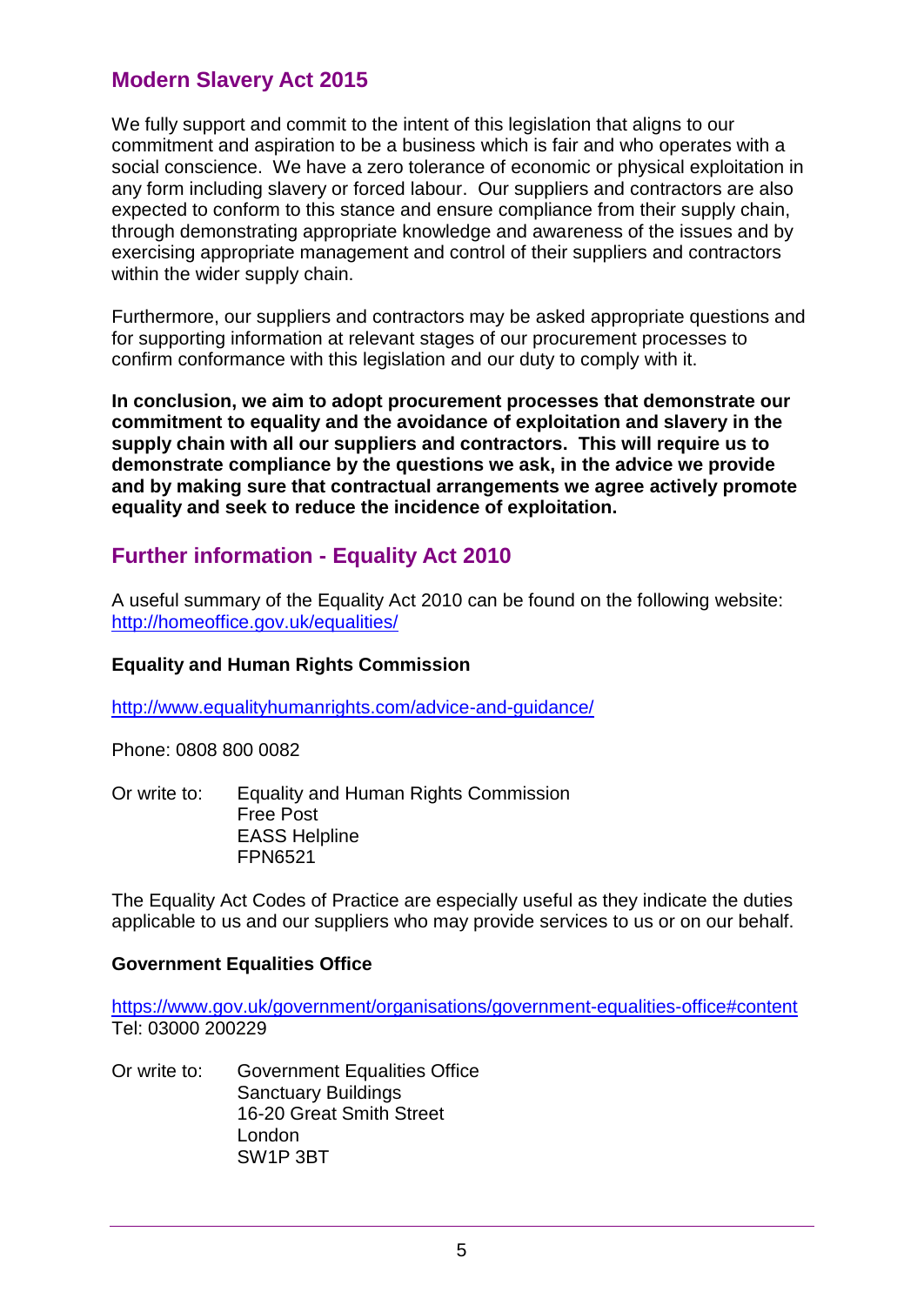#### **Further information - Modern Slavery Act 2015**

The Modern Slavery Act 2015 and its explanatory notes can be found on the Parliament website:<http://www.legislation.gov.uk/ukpga/2015/30/contents/enacted>

Further guidance and information is available from the Government and other organisations on various websites such as the following.

#### **UK Government**

<https://www.gov.uk/government/publications/modern-slavery-industry-factsheets>

[https://www.gov.uk/government/publications/stopping-modern-slavery-in-business](https://www.gov.uk/government/publications/stopping-modern-slavery-in-business-video/stopping-modern-slavery-in-business-video)[video/stopping-modern-slavery-in-business-video](https://www.gov.uk/government/publications/stopping-modern-slavery-in-business-video/stopping-modern-slavery-in-business-video)

[https://www.gov.uk/government/publications/transparency-in-supply-chains-a](https://www.gov.uk/government/publications/transparency-in-supply-chains-a-practical-guide)[practical-guide](https://www.gov.uk/government/publications/transparency-in-supply-chains-a-practical-guide)

#### **Other organisations**

<http://stronger2gether.org/>

<http://www.unseenuk.org/>

#### <span id="page-8-0"></span>**Further advice**

If required, further advice and guidance on compliance with our equality and modern slavery standards can be obtained from:

#### **Corporate Procurement Team**

Phone: 01977 724505

Email: [procurement@wdh.co.uk](mailto:procurement@wdh.co.uk)